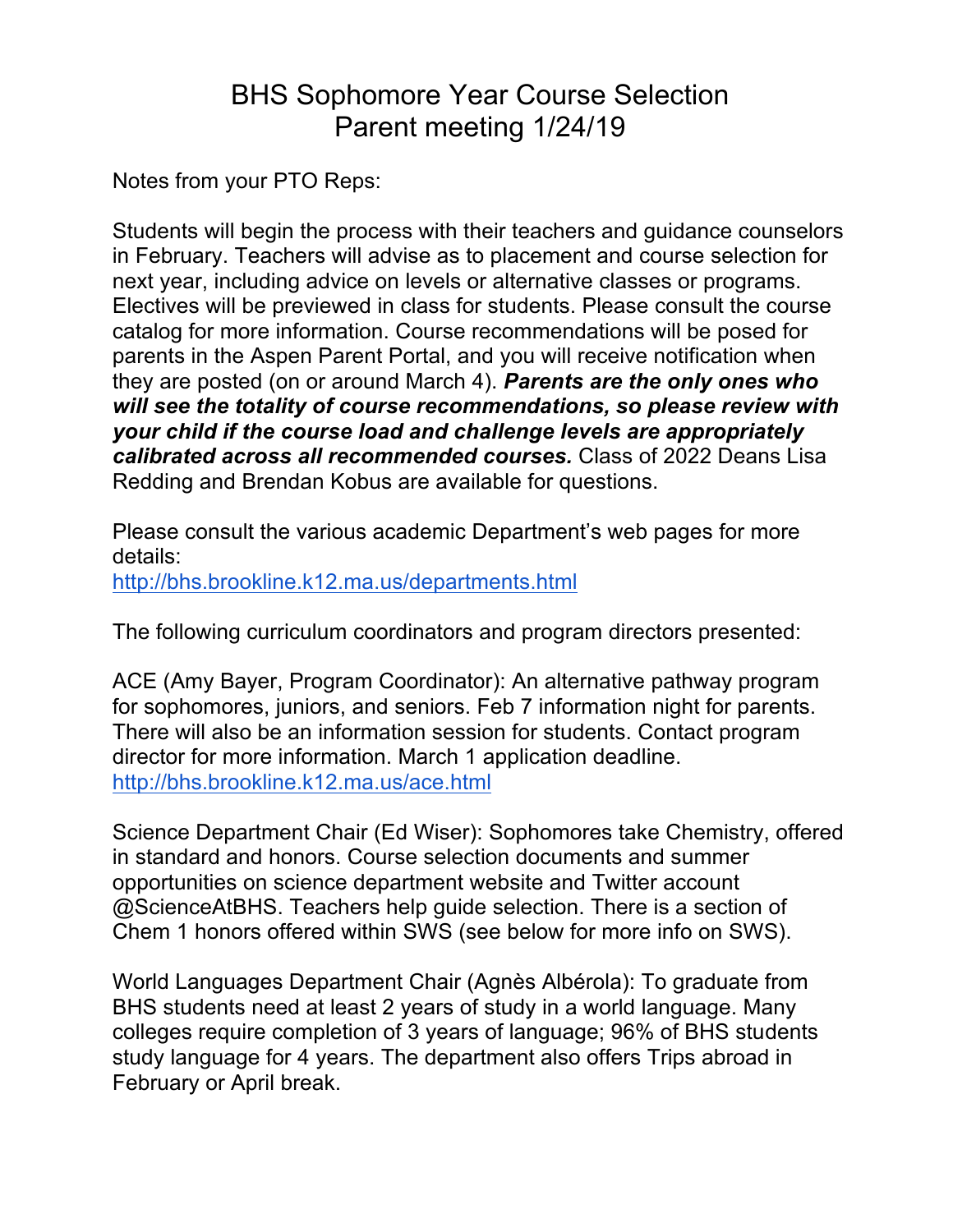Social Studies Department Chair (Gary Shiffman): Sophomores study modern world history. The department now offers a racial awareness course (elective) only for sophomores. Students need to express interest and sections will be created based on student interest. The 9th grade world history curriculum is in the midst of an overhaul and will be previewed for rising 9th grade families at a meeting on Feb. 11. Tenth grade curriculum will get overhaul eventually.

Math Department Chair (Josh Paris): Algebra II for sophomores. Math is required for 3 years but state colleges require 4. IMP (honors level) is a different approach to math, inquire for more information or teachers may suggest for students.

English Department Chair (Mary Burchenal): World literature in standard and honors is offered for sophomores. For those interested in different content, Future World Lit and Real World Lit are mixed level classes. Course descriptions are on website.

School Within A School (Dan Bresman, Coordinator): SWS is an alternative, participatory, democratic small school community of 120 sophomores, juniors, and seniors. Students apply and are selected via lottery. They take English and Science or History with their SWS cohort and mainstream classes otherwise. More info at http://bhs.brookline.k12.ma.us/sws.html Applications due 2/13, decisions posted 3/1.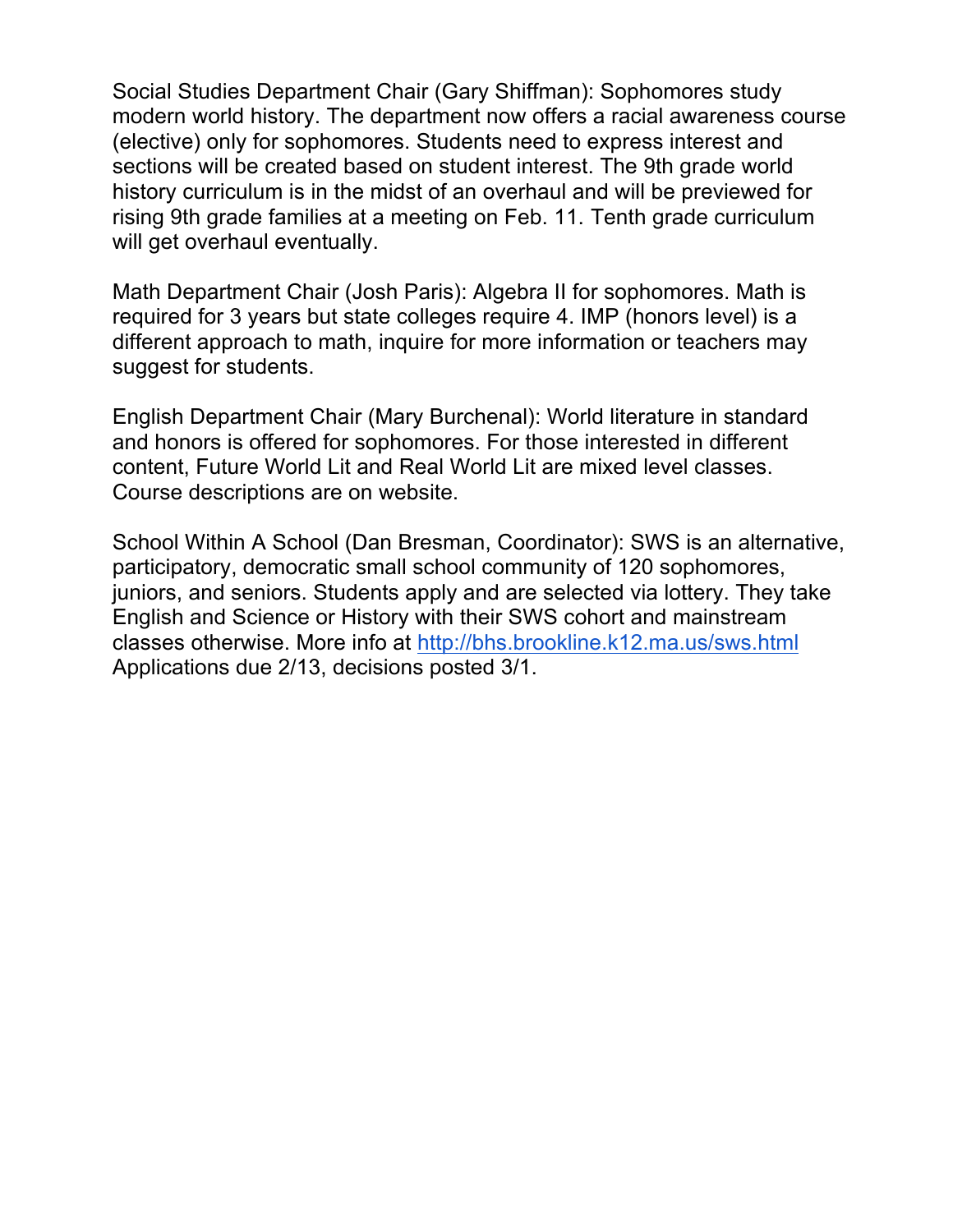# Ø **INFORMATION from WORLD LANGUAGE:**

World Language Info for Freshman Year to Sophomore Year:

Agnes Alberola@psbma.org

Five languages offered: Chinese, Japanese, French, Latin, Spanish from beginning to advanced

How many years of a WL do you need to graduate from BHS? 2 years in the same language.

How many years of a WL do many colleges prefer? 3 years How many years do most students (>95%) take? 4 years

### Follow teachers' recommendations.

Typically the student will move up a grade and stay in the same level (i.e. Spanish 2 Honor going into Spanish 3 Honor)

If recommended by the teacher to go up a level (i.e. from 2 Honors to 3 Advanced, or 2 Standard to 2 Honors) student will fill out an Action Plan (read extra material, study more grammar, increase vocab) to start closing the gaps independently. End of June they will be reassessed to see whether or not it is still a realistic recommendation.

Student wanting to add another language?

Check that it won't prevent them from meeting their other graduation requirements (Elective, H and F, etc.) and let guidance counselor know to add the new course in the schedule.

First language choice will take priority.

# What can be taken in place of WL credit?

ELL courses

Pathways: 1 year can be substituted (see pathways options in course catalog)

NEW STUDENTS? HERITAGE SPEAKERS? STUDENTS WHO INTERRUPTED THEIR STUDY OF WL?

Contact Agnès Albérola at 617-713-5094 to have them placed. Courses vary a lot from school to school. Grades and course names are rarely equivalent. Students' perception can be inaccurate as well.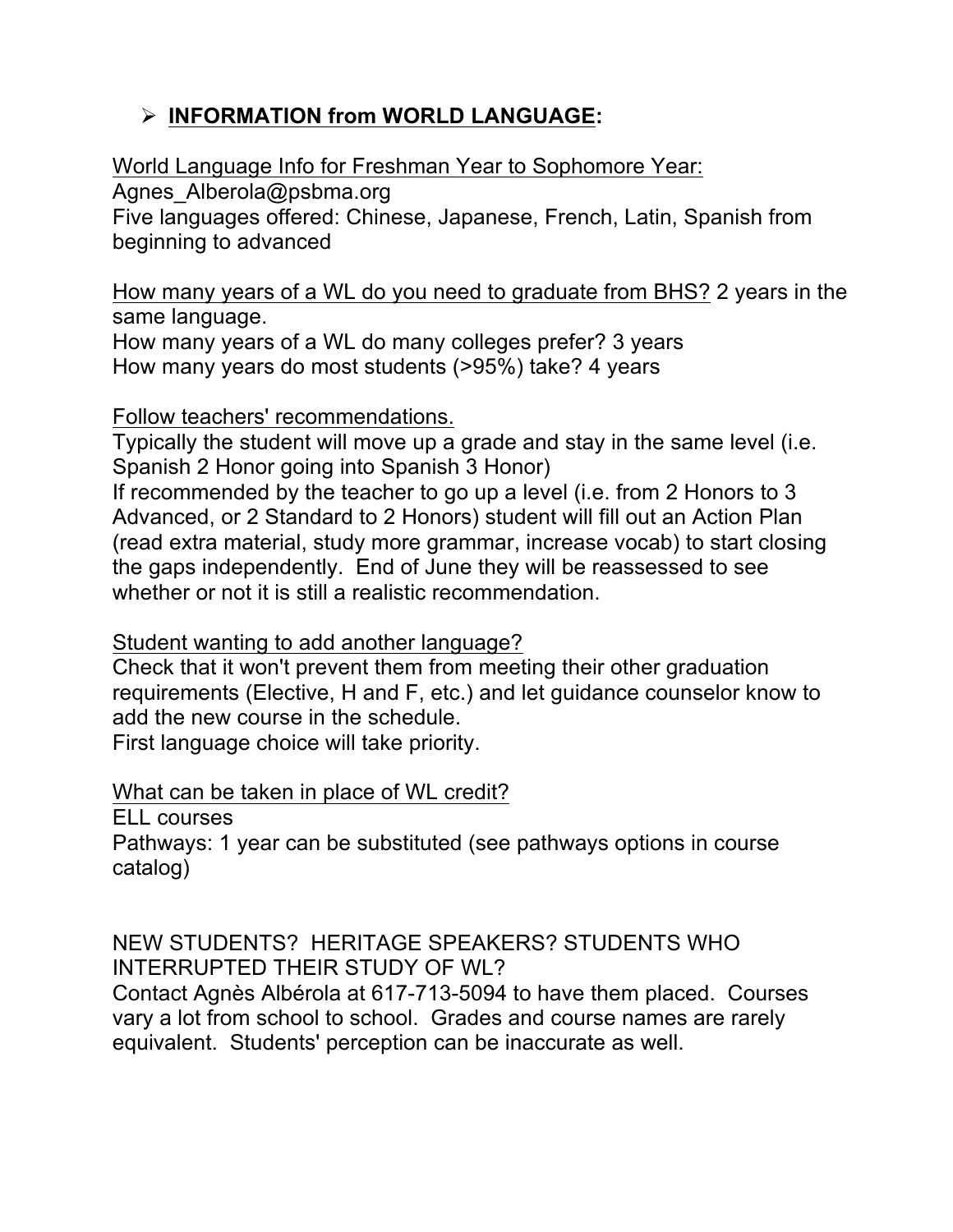

### **Do you need help in your World Language class?**

*Reviewing for a test. Retaking a test. Practicing a new structure. Making up time. Help on homework. Drilling vocabulary. Missing work from absence. Conversation practice.*

# Come find **Ms. Gonyer** in the **French and Spanish Support Center Room 226 (WL Comp. Lab)**

| Monday        | Wednesday     | Thursday                 | Fridav      |
|---------------|---------------|--------------------------|-------------|
| $7:35 - 8:15$ | $3:00 - 3:50$ | X Block<br>$3:00 - 3:50$ | 7:35 - 8:15 |

### Come find **Mr. Williams** in the **Latin Support Center Room 208**

| Monday        | Tuesdav       |  |
|---------------|---------------|--|
| $7:30 - 8:15$ | $7:30 - 8:15$ |  |

### Come find **Ms. Shorter** in the **Chinese Support Center Room 200**

| Mondav        | Wednesdav     | ™hursdav      | ⊺ridav        |
|---------------|---------------|---------------|---------------|
| $3:00 - 3:50$ | $3:00 - 3:50$ | $3:00 - 3:50$ | $3:00 - 3:50$ |

Come find **Ms. Shapiro** in the **Japanese Support Center Room 215**

| Tuesdays    |
|-------------|
| $7:45-8:15$ |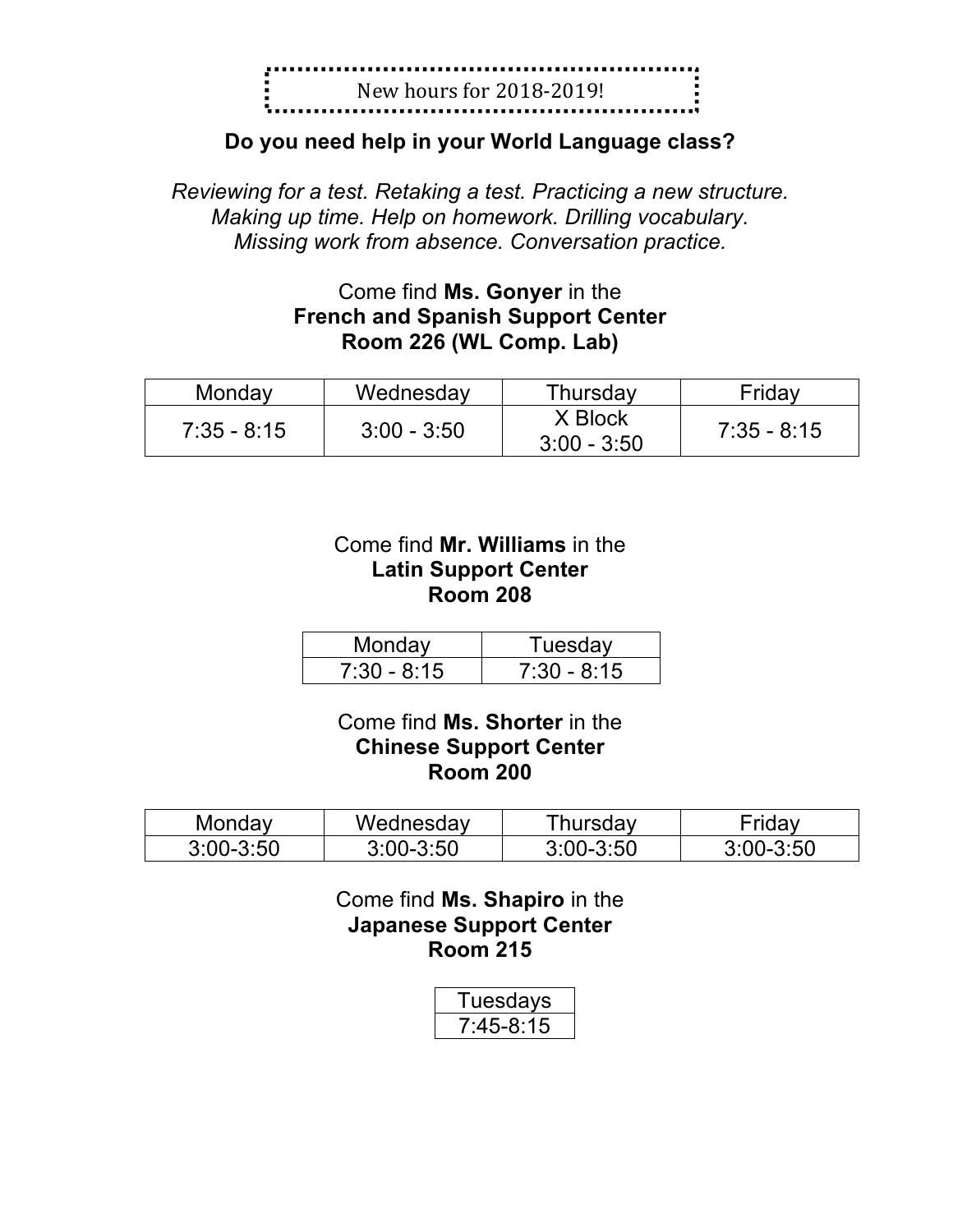# Ø **INFORMATION from ENGLISH:**

### **CHOOSING YOUR SOPHOMORE ENGLISH COURSE**

### **TAKING 10TH GRADE ENGLISH AT THE STANDARD LEVEL:**

**World Lit S** is the best choice for students who want to build and hone their reading and writing skills in an intensive way, and for any student NOT particularly drawn to the specific topics in the Real World or Future World course descriptions. World Lit S classes are almost always smaller and thus offer increased teacher support.

### **TAKING 10TH GRADE ENGLISH IN A MULTI-LEVELED CLASS:**

**Real World Lit** and **Future World Lit** represent an alternative course model. Students taking the course for standard credit and students taking the course for honors credit learn together in the same classroom. These courses work best for students who are particularly attracted to these course descriptions with genuine curiosity in these areas (real world issues, dystopian/sci-fi literature, respectively). These courses also appeal to students drawn to taking a class with more diverse learners than typically found in all-standard or all-honors courses.

These multi-leveled courses offer a whole-class reading and writing pace that falls between standard and honors. These courses contain a project-based, presentation component, as well as an independent reading component (including non-fiction), allowing more freedom to investigate particular books and topics of interest to the student. Students taking these courses for honors credit will need to clear a more challenging bar on assignments, rubrics, and independent reading -- equivalent to the level of performance expected in regular honors classes.

Keep in mind that Real World Lit and Future World Lit study the same three sophomore core books (*Things Fall Apart, Macbeth or Othello, World Writers Today*) as World Lit H and World Lit S, ensuring that all sophomores have a common literary experience in world literature.

### **TAKING 10TH GRADE ENGLISH AT THE HONORS LEVEL:**

If you are looking for the fastest pace of whole-class reading, you will find that in **World Lit H**. World Lit H works best for students who are highly motivated to read both classic and contemporary literature and who prefer a more traditional English course.

### **CLASS DESCRIPTIONS FROM THE COURSE CATALOGUE:**

#### **EN2020 World Literature**

In this course, students will examine how authors from different cultures and eras approach universal questions such as: What does it mean to live a good life? Where do we find joy and meaning? What happens when we do wrong? Does suffering strengthen or weaken us? What happens when our beliefs conflict with our family or our community?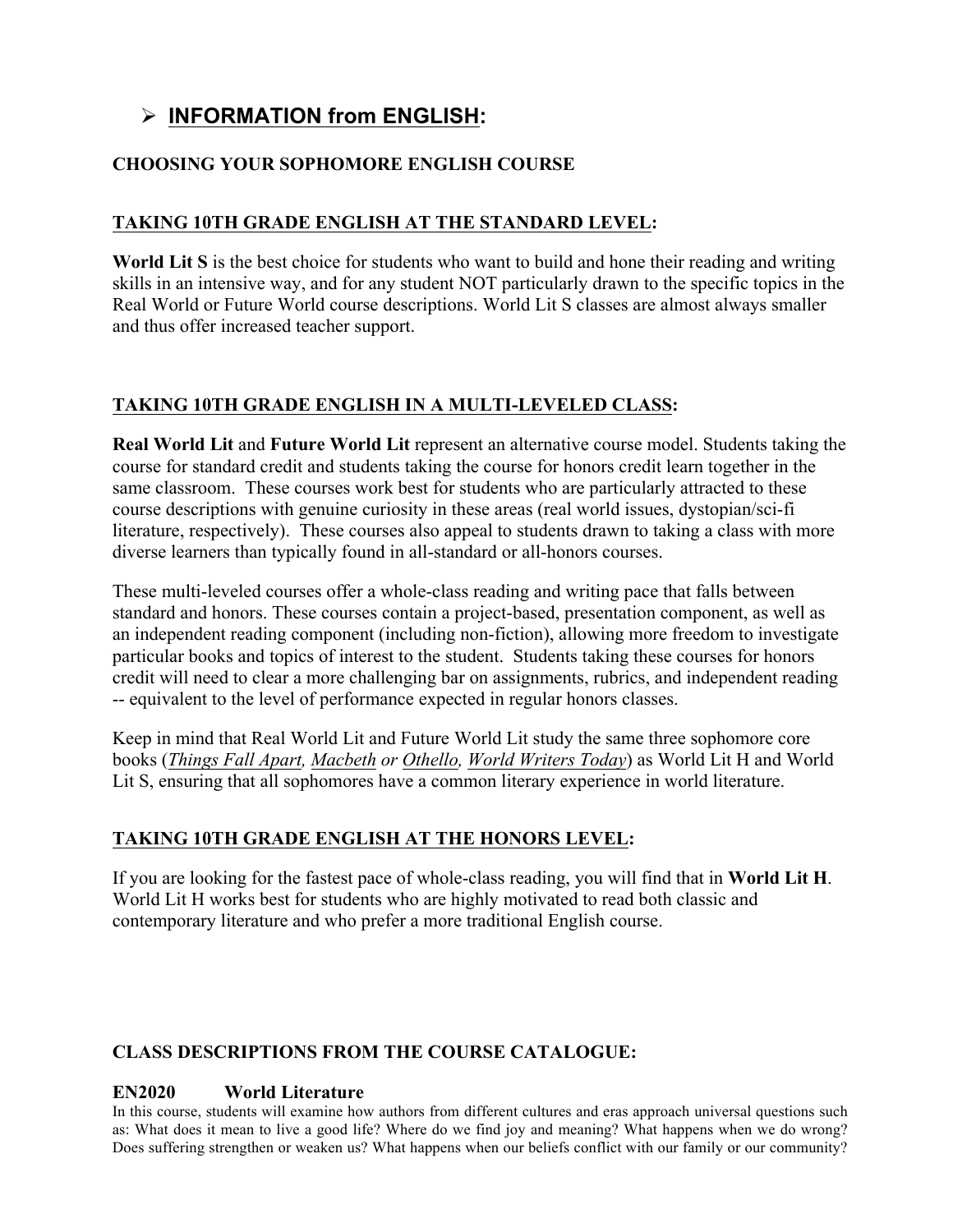What are the forces that make us who we are? Students will consider how literary works can help answer these questions of importance in their own lives.

Students will explore these questions while working intensively on one skill set at a time. For example, students may focus on close reading in the first unit or quarter, and then focus on writing an effective essay in the second unit or quarter. This course is a good choice for students who are interested in exploring the philosophical questions raised by literature from around the world, as well as for students interested in working intensively to improve their reading and writing skills. Students read up to 25 pages per night and will write at least twelve drafted papers (both personal and analytical).

Grade: 10 Credit: 1

#### **EN2030 World Literature Honors**

In this more demanding course, students will focus on the formal elements of literature: students will explore identity, culture, and meaning by asking how authors reveal to us who we are. Students will examine how authors from different countries and eras approach universal questions such as: How does culture influence our values, attitudes, and behaviors? What are the ramifications of accepting or rejecting our culture? The course includes books of significant length and complexity. Students read up to 35 pages a night and will write at least twelve drafted papers (both personal and analytical).

Grade: 10 Credit: 1

#### **EN2120 Future World Lit/ EN2130 Future World Lit Honors**

Foretelling the future, imagining the unimaginable, thinking about the possible and impossible – writers have been doing this for generations. This course is designed for students who are interested in what lies ahead, whether it is a future predicted by a scientist or by the author of *The Hunger Games*. Students will ask themselves – how will we shape the future? How will the future (and its technology) shape us?

This multi-leveled course is designed for sophomores interested in science fiction, fantasy, and dystopian literature (sometimes called "speculative fiction"). Students in Future World Lit practice the same reading and writing skills and read the same core books as students in World Literature. Additionally, students undertake creative projects (such as fiction writing, visual art, film-making, game design, etc.) inspired by the concerns of speculative fiction and conduct an independent research project related to a scientific, social, or technological issue. Beyond the core books, students study short and longer fiction by such authors as M.T. Anderson, Margaret Atwood, Octavia Butler, Orson Scott Card, Philip K. Dick, Aldous Huxley, Ursula LeGuin, George Orwell, Ayn Rand, Veronica Roth, George Saunders, J.R.R. Tolkien, Kurt Vonnegut, H.G. Wells. Students will also study nonfiction by authors such as Bill McKibben and Sherry Turkle.

This course can be taken for either standard or honors credit (within the same section). Grade: 10 Credit: 1

#### **EN2220 Real World Lit/ EN2230 Real World Lit Honors**

In this multi-leveled course, students use books from the World Literature curriculum to explore their own interests and questions around the central course concepts: identity and community. There is a focus on real-world experiences and examples, including whole-class study of classic and contemporary world literature and with more individualized study. At the beginning of each semester, students read literature that explores the themes of identity and community and prompts some of the following questions: How do I define myself? To what extent can we choose who we are and what we become? How am I defined by family, friends, race, gender, social class, religion? How do I respond when I feel torn between identities? In what ways am I influenced by my communities? What happens when an individual is in conflict with his or her community? Beyond the core books, students study works such as *Purple Hibiscus, All Souls, Othello, The Joy Luck Club, The Things They Carried, Balzac and The Little Chinese Seamstress,*  and *Master Harold and the Boys.*

Students deepen their exploration of identity and community by creating their own research and writing projects. After reading fictionalized versions of author's lives, students write about their own lives, families, communities, and experiences. Projects might include research on a neighborhood, family histories, or short stories. Students present culminating projects to a range of audiences.

This course can be taken for either standard or honors credit (within the same section).

Grade: 10 Credit: 1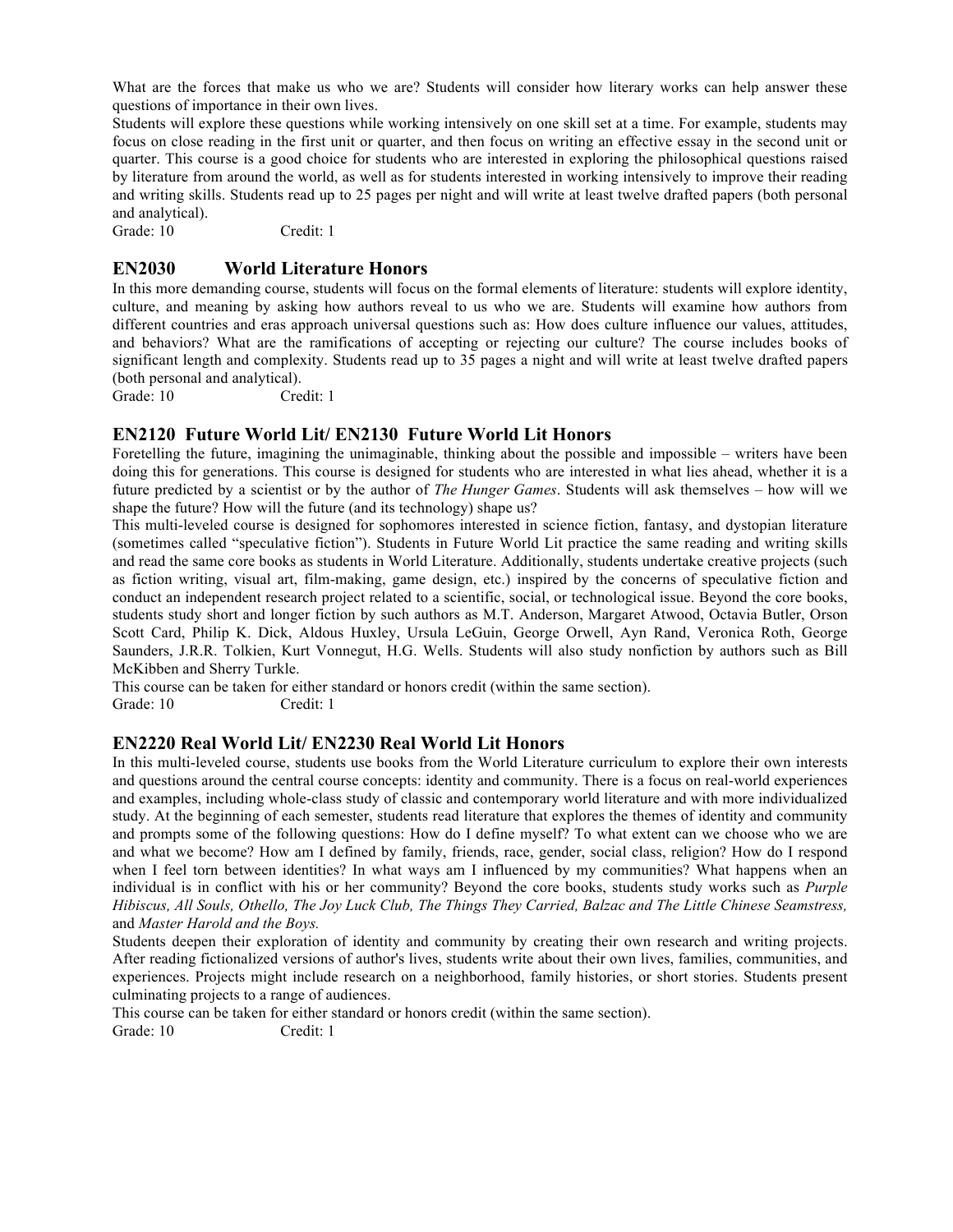# Ø **INFORMATION from SOCIAL STUDIES:**

# **Racial Awareness Seminar**

This is a yearlong, co-taught Social Studies elective course that explores the complexities of race within our national, local and high school communities. Students will meet in a seminar-style class designed to foster students' capacity to reflect on and speak effectively about their own identities and to listen carefully and thoughtfully as others reflect on and speak about theirs. The class, therefore, will require students to articulate their own experiences, to learn from their classmates' experiences, and to develop a greater understanding across racial identification lines. Students will engage in experiential learning activities and group discussions and will read and view materials provided by the teachers. Each quarter, students will attend two school or community events that will enhance their racial understanding. They will also be challenged to think of ways to share their new understandings with the greater community.

The course is open to all sophomores. Students must complete a written expression of interest in the course in the winter of 9th grade (available in the Social Studies office) in order to have the official course request entered in their schedule. This class counts toward the graduation requirement of 22 credits, but does not fulfill either the Social Studies or BHS Elective requirement.

Level: N Full Year Periods per week: 2 Requirement: Application Credit: 1.0

**I. Learning Objectives** : By the completion of this course, the successful student will have learned the following:

- Students will be able to discuss issues of race across racial lines
- Students will be able to understand the complexities of race in the 21<sup>st</sup> century
- Students will have the vocabulary to engage with difficult racial issues and discussions
- Students will learn to be comfortable with their own identity and the complexities that comprise their identity
- Students will embrace diversity and understand the complexities of their peers' racial identities

**II. Learning Experiences** : In this course, all students will do the following:

• Summer identity paper (Due first day of class)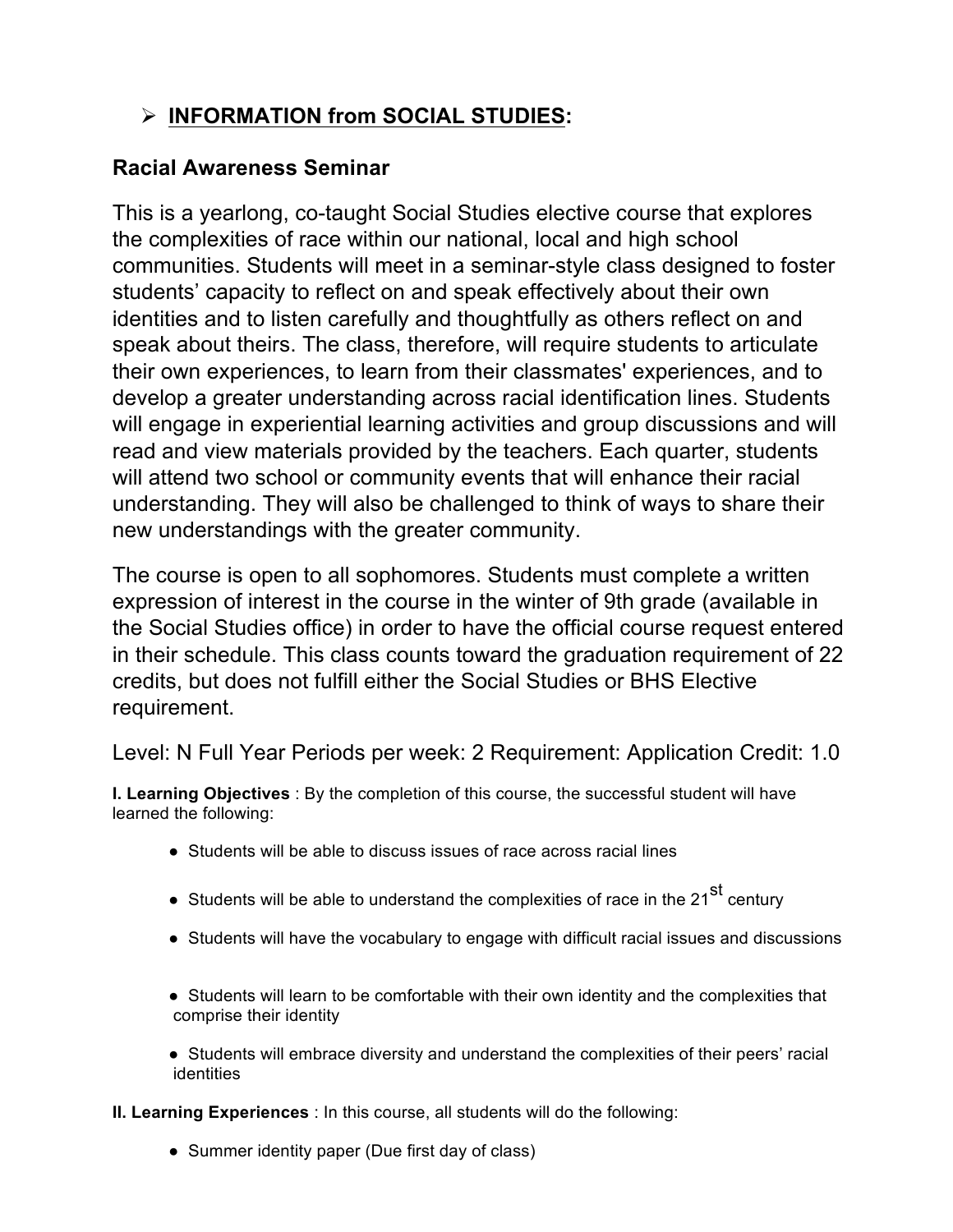- Weekly reflections on class discussion, articles or videos.
- Attend at least one *Race Reels* Film Screening per quarter

● Attend at least one meeting where issues of race are discussed per quarter (e.g. Courageous Conversations, Social Justice @ Brookline Teen Center, Asian Pacific American Club, METCO Affinity Group, SWS Race Committee, or independent outside groups confirmed with the teacher)

- Listen and respond to two in-class guest speakers each quarter
- Independent reading of a book about one's own racial identity (Quarter 2)
- Racial Sharing Experience with Peers (Quarter 3)
- Racially Challenging Experience (Quarter 4)
- Independent reading of a book outside of one's racial identity (Quarter 3)
- Anti-racist action (Quarter 4)
- End-of-Year Reflection paper (Quarter 4)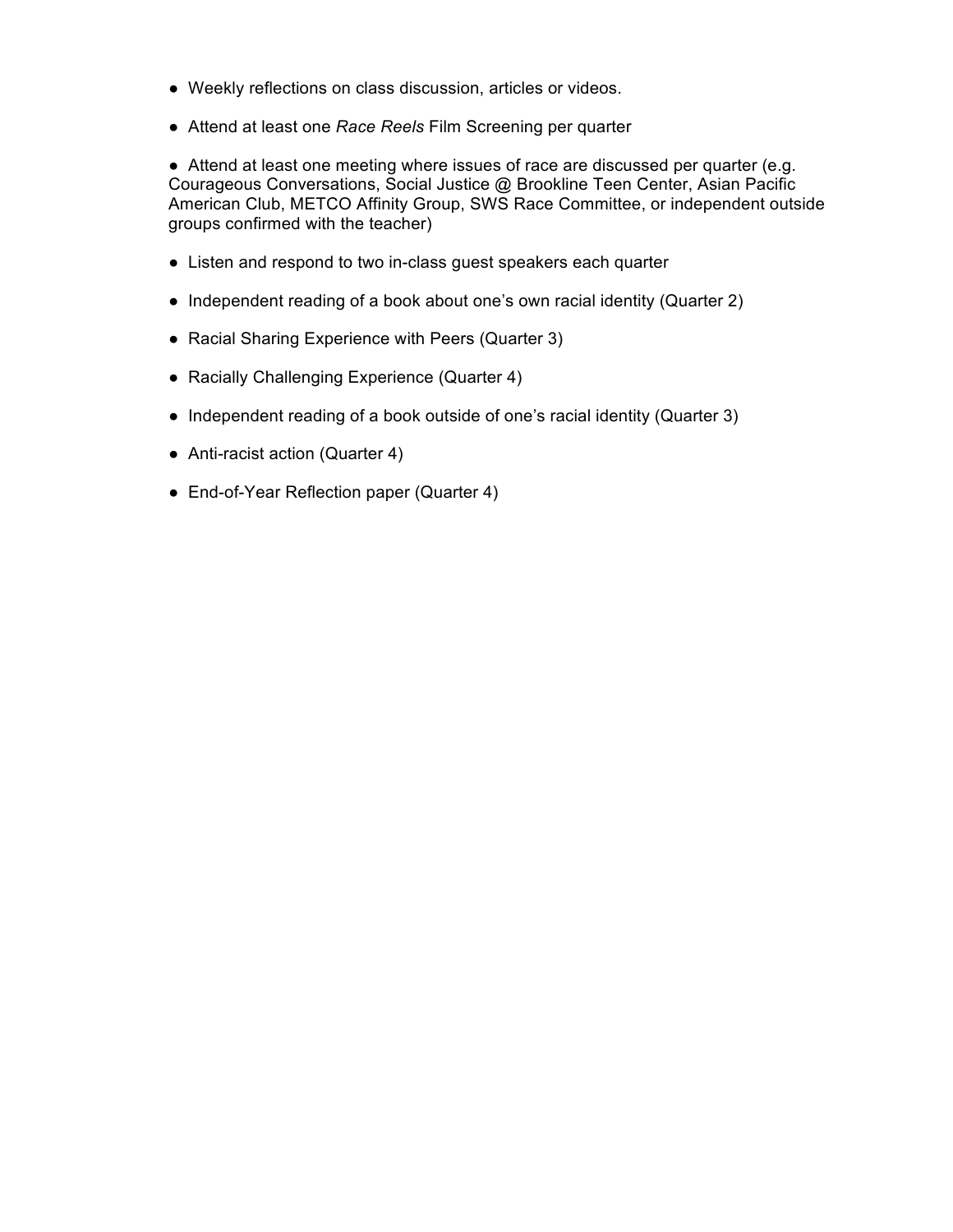# Ø **INFORMATION from MATH:**

# **Interactive Math Program Honors FAQ**

# **What is IMP?**

• The Interactive Mathematics Program (IMP) is an exciting way for high school students to learn mathematics. Brookline's three year IMP program replaces the traditional Algebra II/Trigonometry/Precalculus/Calculus sequence.

• The IMP curriculum is problem-based. Each year consists of five or six units that are each organized around a central problem or theme. Motivated by this central focus, students solve a variety of smaller problems, both routine and non-routine, that develop the underlying skills and concepts needed to solve the central problem in that unit.

# **How does IMP differ from traditional high school mathematics?**

• The IMP curriculum challenges students to actively explore open-ended situations in a way that closely resembles the inquiry method used by mathematicians and scientists in their work. IMP calls on students to experiment with examples, look for and articulate patterns, and make, test, and prove conjectures.

• IMP integrates algebra, geometry, and trigonometry with topics such as probability, statistics, discrete mathematics, matrix algebra, coding, and calculus.

• IMP is very student-centered. The students, working together, develop their own understanding of the concepts being discussed (see below). Instead of providing a lot of direct instruction, the teacher serves as a "coach" who organizes the investigations the students undertake and then creates opportunities for the students to synthesize their learning.

# **What happens in an IMP classroom?**

• The "interactive" aspect of IMP refers, in part, to the program's emphasis on students working with each other in collaborative groups. Students discuss problems, use writing to clarify, and express complex mathematical ideas and present findings to the rest of the class. Students share many different and valid approaches, expanding everyone's thinking. Together, they tackle problems that are usually too complex to be solved by any one individual.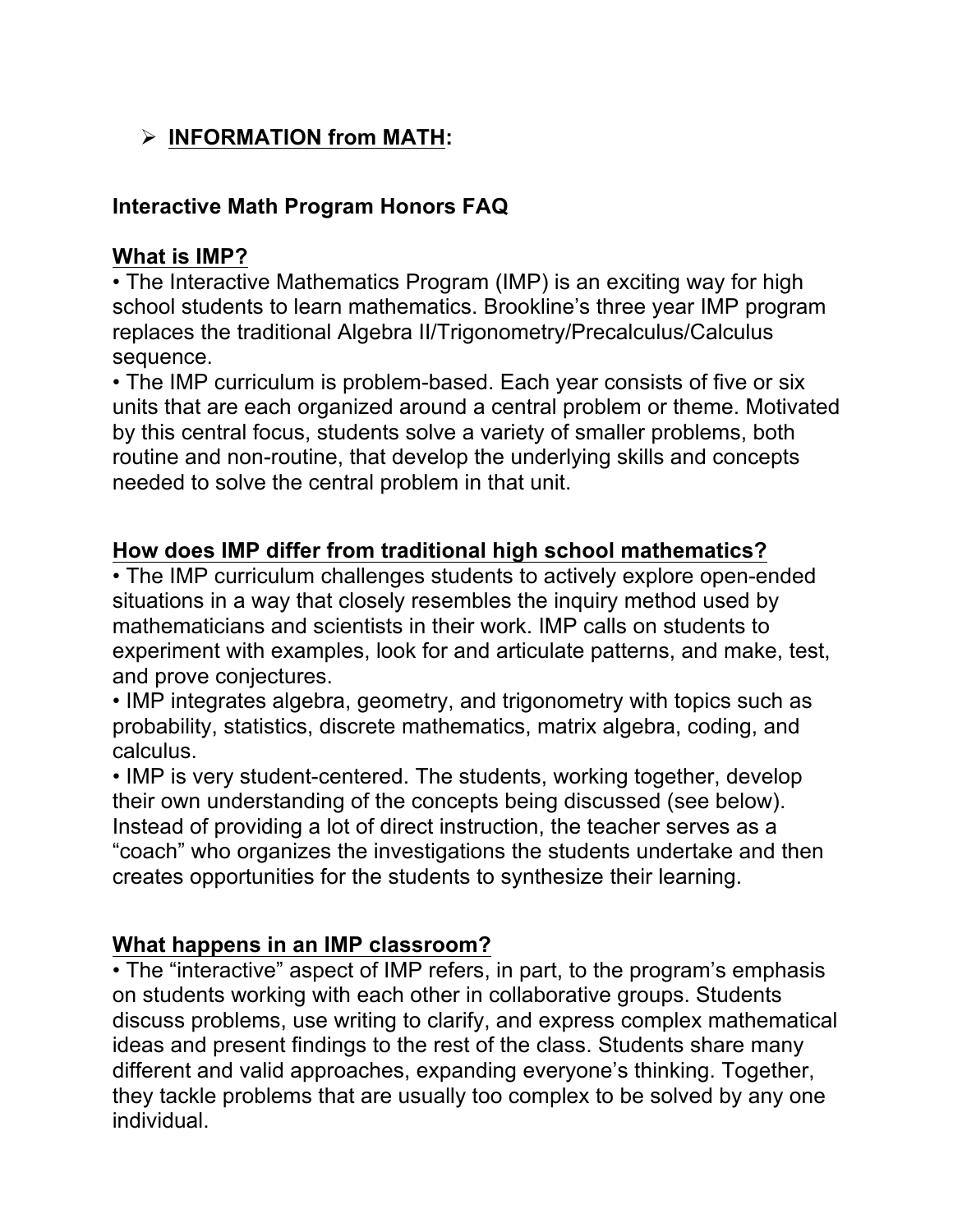• Students complete daily homework assignments containing exercises that build on concepts that were learned in that day's lesson while at the same time previewing content that will be learned in the subsequent lesson.

• They also work on "Problems of the Week" (POWs); open-ended investigations in which they

must write and illustrate their strategies and solutions to complex problems. Students complete one POW during each marking period.

• IMP Students are evaluated according to a variety of criteria. Student grades are based on class participation, daily homework assignments, Problems of the Week, portfolios, and unit assessments.

# **Is IMP leveled?**

At Brookline High School IMP is taught at the Honors level. Students who complete either Geometry Honors or Geometry Advanced in grade 9 are excellent candidates to enroll in IMP. In addition, students who are very successful in Geometry could access the curriculum of the course as well. Students in this situation should speak with their teacher to get a sense if IMP would be a good fit for them.

# **Can students move in and out of IMP from year to year?**

Ideally students would begin in IMP2 Honors in grade 10 and then complete the three year program with IMP4 Honors in grade 12. However, It is possible to complete Algebra 2 Honors in grade 10 and then move into IMP3 Honors as Juniors. Conversely, at the end of the first quarter of IMP2 Honors a student may move back

into our traditional math program if they feel that IMP is not a good fit for them. Moving out of IMP any time later than that presents challenges in terms of missed content. As well, students may take a Calculus course currently with IMP4 in grade 12.

# **Does IMP prepare students for college?**

Yes! Students who complete IMP are prepared to take introductory Calculus and Statistics courses at the college level. National data shows that IMP students enroll in highly regarded colleges and universities throughout the country. In addition, a significant number of IMP students enroll in a BHS engineering course each year and/or go on to complete engineering programs in college.

# **Does IMP prepare students for tests such as MCAS and SATs?**

Yes. Data shows that students in IMP do equally as well on these tests as students who complete the traditional BHS math program.